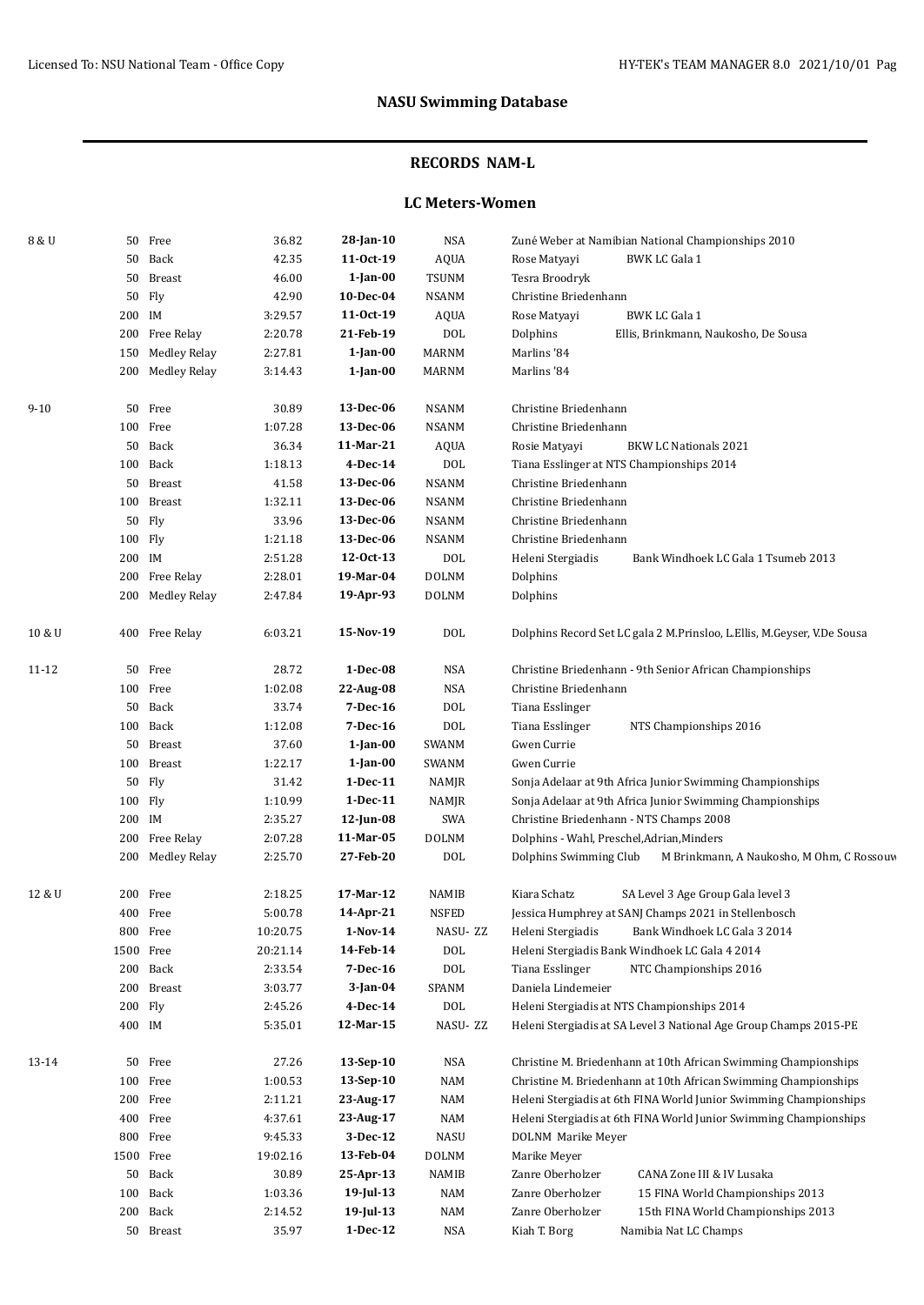| 13-14 |           | 100 Breast          | 1:17.85  | 8-Dec-12        | <b>NAM</b>   | Kiah T. Borg<br>CANA Zone VI 2012, Lusaka                            |
|-------|-----------|---------------------|----------|-----------------|--------------|----------------------------------------------------------------------|
|       | 200       | <b>Breast</b>       | 2:48.02  | 9-Dec-12        | <b>NAM</b>   | Kaih T Borg<br>CANA Zone VI 2012, Lusaka                             |
|       | 50        | Fly                 | 29.57    | 13-Sep-10       | <b>NSA</b>   | Christine M. Briedenhann at 10th African Swimming Championships      |
|       | 100 Fly   |                     | 1:06.23  | 23-Aug-17       | <b>NAM</b>   | Heleni Stergiadis at 6th FINA World Junior Swimming Championships    |
|       | 200 Fly   |                     | 2:29.69  | 17-Mar-17       | <b>NASU</b>  | Heleni Stergiadis - SA National JNR Champs (KZN) 2017                |
|       | 200 IM    |                     | 2:27.41  | 23-Aug-17       | <b>NAM</b>   | Heleni Stergiadis at 6th FINA World Junior Swimming Championships    |
|       | 400 IM    |                     | 5:09.65  | 23-Aug-17       | <b>NAM</b>   | Heleni Stergiadis at 6th FINA World Junior Swimming Championships    |
|       |           | 200 Free Relay      | 1:57.85  | 2-Dec-12        | <b>NSA</b>   | <b>NSA</b><br>Schatz K Oberholzer Z Adelaar S Borg K                 |
|       | 400       | Free Relay          | 4:45.31  | 15-Nov-19       | DOL          | Dolphins rec Set<br>m Stange, C Coetzer, L Engelhard, M Spath        |
|       | 200       | <b>Medley Relay</b> | 2:12.62  | 2-Dec-12        | <b>NSA</b>   | NSA A<br>Oberholzer Z Borg K Adelaar S Schatz K                      |
|       | 400       | Medley Relay        | 5:13.08  | $1$ -Jan-00     | <b>NAM</b>   | SWA Team 1989                                                        |
| 15-16 | 50        | Free                | 27.25    | $14$ -Jun-12    | <b>NSA</b>   | Christine Briedenhann<br>Bahamas 2012 Nationals                      |
|       |           | 100 Free            | 58.53    | $14$ -Jun- $12$ | <b>NSA</b>   | Christine M. Briedenhann<br>Bahamas 2012 Nationals                   |
|       |           | 200 Free            | 2:08.43  | 23-May-14       | <b>NAM</b>   | Sonja Adelaar<br>ANOCA Games 2014                                    |
|       |           | 400 Free            | 4:33.99  | $1$ -Jan- $00$  | MARNM        | Anita Kruger                                                         |
|       |           | 800 Free            | 9:33.60  | 23-Aug-06       | <b>NSANM</b> | Marike Meyer                                                         |
|       | 1500 Free |                     | 18:34.94 | $1$ -Jan- $00$  | MARNM        | Anita Kruger                                                         |
|       |           | 50 Back             | 30.09    | 10-Dec-14       | <b>NAM</b>   | Zanré Oberholzer at African Union Sports-Region 5 Under 20 YTH Ga    |
|       | 100       | Back                | 1:03.81  | 10-Dec-14       | <b>NAM</b>   | Zanré Oberholzer at African Union Sports-Region 5 Under 20 YTH Ga    |
|       |           | 200 Back            | 2:16.99  | 10-Dec-14       | <b>NAM</b>   | Zanré Oberholzer at African Union Sports-Region 5 Under 20 YTH Ga    |
|       | 50        | Breast              | 34.53    | 8-Dec-12        | <b>NAM</b>   | Christine Briedenhann<br>CANA Zone VI 2012, Lusaka                   |
|       | 100       | Breast              | 1:15.78  | 12-0ct-08       | NAMJU        | Daniela Lindemeier<br>Commonwealth Youth Games                       |
|       | 200       | Breast              | 2:41.14  | 28-Nov-13       | <b>NAM</b>   | Toni Roth<br>10th Africa Junior Swimming Champs 2013                 |
|       | 50        | Fly                 | 28.99    | 7-Apr-14        | <b>NASU</b>  | Sonja Adelaar<br>SA National Championships Durban 2014               |
|       | 100 Fly   |                     | 1:05.30  | 7-Apr-14        | <b>NASU</b>  | Sonja Adelaar<br>SA National Championships Durban 2014               |
|       | 200 Fly   |                     | 2:24.17  | 7-Jul-15        | NSA-ZZ       | Sonja Adelaar<br>Prestige 2015                                       |
|       | 200 IM    |                     | 2:22.54  | 17-Aug-14       | <b>NAM</b>   | Sonja Adelaar at 2nd Youth Olympic Games                             |
|       | 400 IM    |                     | 5:06.23  | $7$ -Jul-15     | <b>NSA</b>   | Sonja Adelaar<br>Prestige 2015                                       |
|       | 200       | Free Relay          | 1:58.78  | 30-Jan-09       | <b>DOL</b>   | Dolphins 2009<br>Minders, Arlove, Wasserfall, Wahl                   |
|       | 400       | Free Relay          | 4:23.64  | 31-Jan-09       | <b>DOL</b>   | Dolphins A<br>Wasserfal, Wahl, Arlove, Minders                       |
|       | 800       | Free Relay          | 9:49.27  | 21-Aug-05       | <b>NAM</b>   | Namibia<br>Brock,Sternagel,Lumley,Meyer                              |
|       | 200       | <b>Medley Relay</b> | 2:14.65  | 1-Feb-09        | <b>DOL</b>   | Dolphins A<br>Arlove, Wasserfall, Wahl, Minders                      |
|       | 400       | <b>Medley Relay</b> | 4:33.83  | 28-Nov-13       | <b>NAM</b>   | Namibia<br>Z, Oberholzer, T. Roth, S. Adelaar, K. Schatz             |
|       |           |                     |          |                 |              |                                                                      |
| 17-18 | 50        | Free                | 26.95    | $1$ -Jan-00     | MARNM        | Monica Dahl                                                          |
|       |           | 100 Free            | 58.47    | $1$ -Jan- $00$  | MARNM        | Monica Dahl                                                          |
|       |           | 200 Free            | 2:10.81  | $1$ -Jan-00     | <b>MARNM</b> | Anita Kruger                                                         |
|       |           | 400 Free            | 4:34.01  | $1$ -Jan-00     | <b>MARNM</b> | Ilona Schutte                                                        |
|       |           | 800 Free            | 9:25.14  | 1-Mar-96        | <b>MARNM</b> | Anita Kruger                                                         |
|       | 1500 Free |                     | 19:12.78 | $1-0ct-95$      | <b>MARNM</b> | Anita Kruger                                                         |
|       |           | 50 Back             | 30.49    | 25-Feb-16       | NSA          | Zanre Oberholzer<br>Bank Windhoek LC National Championships          |
|       | 100       | Back                | 1:04.89  | 17-Mar-17       | TUKS-NT      | Zanré Oberholzer at SA National JNR Age Group Champs 2017-KZN        |
|       |           | 200 Back            | 2:20.65  | 17-Mar-17       | TUKS-NT      | Zanré Oberholzer at SA National JNR Age Group Champs 2017-KZN        |
|       | 50        | Breast              | 34.12    | 25-Jul-09       | <b>DOL</b>   | Daniela Lindemeier at 13th FINA World Championships                  |
|       | 100       | Breast              | 1:13.82  | 25-Jul-09       | <b>DOL</b>   | Daniela Lindemeier at 13th FINA World Championships                  |
|       | 200       | Breast              | 2:39.71  | 25-Jul-09       | <b>DOL</b>   | Daniela Lindemeier at 13th FINA World Championships                  |
|       | 50        | Fly                 | 29.99    | 8-Dec-08        | <b>NSA</b>   | Jonay Briedenhann<br>Zone 6, RSA                                     |
|       | 100       | Fly                 | 1:04.26  | $1$ -Jan-00     | <b>MARNM</b> | Monica Dahl                                                          |
|       | 200 Fly   |                     | 2:25.92  | $1$ -Jan- $00$  | <b>MARNM</b> | Dorothea Neumeister                                                  |
|       | 200 IM    |                     | 2:26.88  | 13-Apr-15       | NASU-ZZ      | Toni Roth at Sa National Aquatic Championship 2015 Durban            |
|       | 400 IM    |                     | 5:13.35  | 17-Mar-17       | <b>NASU</b>  | Molina M. Smalley at SA National JNR Age Group Champs 2017-KZN       |
|       | 200       | Free Relay          | 1:54.10  | 15-Apr-13       | <b>NASU</b>  | NASU at SA NAT 2015<br>Z. Oberholzer, A. Roth, S. Adelaar, K. Schatz |
|       | 400       | Free Relay          | 4:20.65  | 8-Dec-08        | <b>NAM</b>   | NAM team, Zone 6, 2008<br>Briedenhann, Wahl, Wasserfall, Laborn      |
|       | 800       | Free Relay          | 10:50.93 | 1-Jan-95        | <b>MARNM</b> | Marlins                                                              |
|       |           | 200 Medley Relay    | 2:30.90  | $1$ -Jan-00     | SWANM        | Swakopmund 1974                                                      |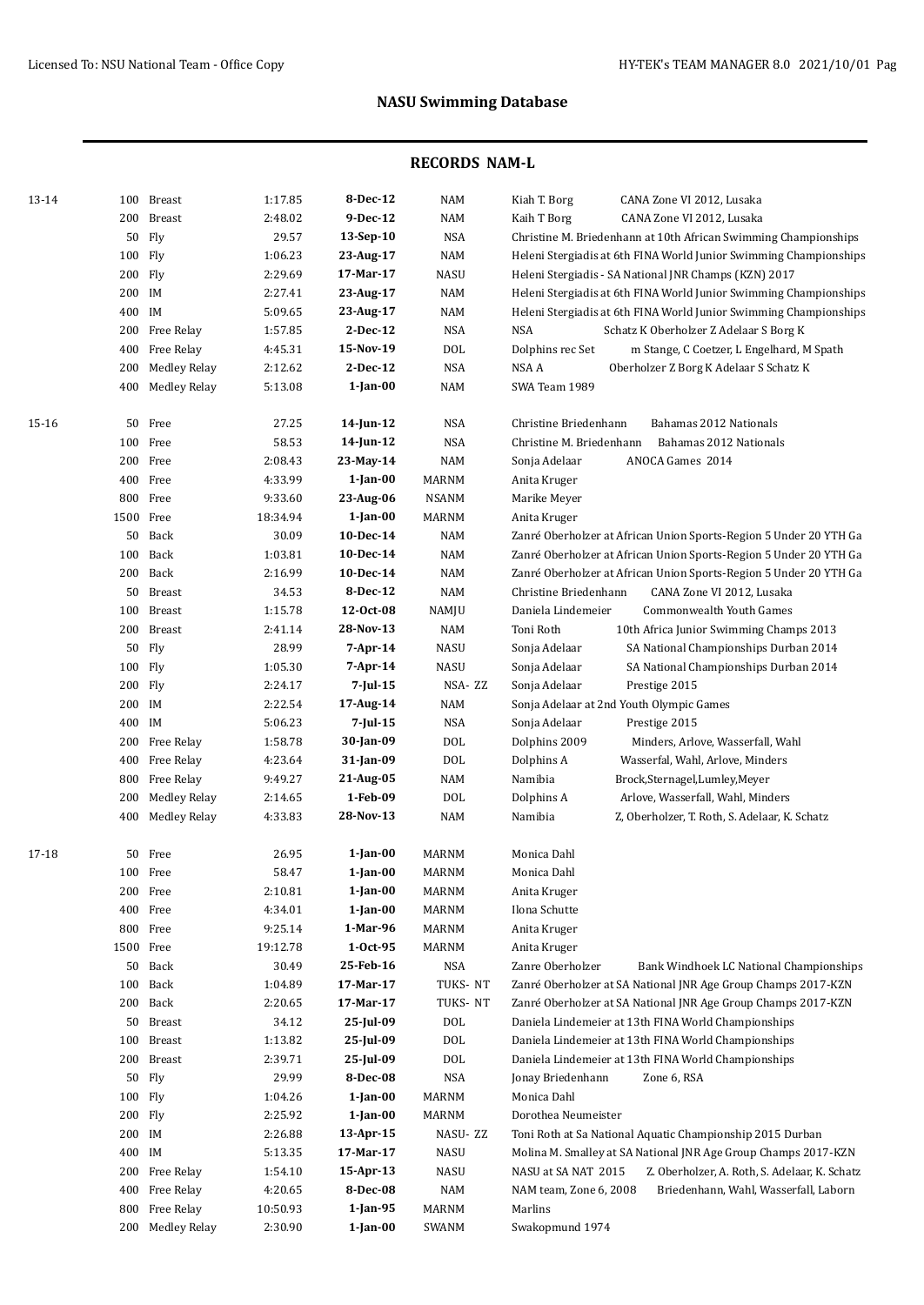| 17-18            |        | 400 Medley Relay    | 4:47.00  | $1$ -Jan-00    | <b>NAM</b>   | NAM team, Zone 6, 2008<br>Briedenhann, Wahl, Wasserfall, Lindemeier        |
|------------------|--------|---------------------|----------|----------------|--------------|----------------------------------------------------------------------------|
| 25-44            |        | 50 Free             | 30.45    | 5-Aug-19       | MARL         | Sonja Obholzer<br>18th FINA Masters Champs                                 |
|                  |        | 100 Free            | 1:09.02  | 5-Aug-19       | MARL         | Sonja Obholzer<br>18th FINA Masters Champs                                 |
|                  |        | 200 Free            | 2:42.68  | 24-Jan-19      | MARL         | BWK LC Gala 4 record set<br>Benita Kasch                                   |
|                  |        | 400 Free            | 5:50.08  | 23-Nov-18      | MARL         | Benita Kasch<br>BWK LC Gala 3 record set                                   |
|                  | 800    | Free                | 11:56.58 | 25-Jan-19      | MARL         | Benita Kasch<br>BWK LC Gala 4 record set                                   |
|                  |        | 1500 Free           | 23:42.36 | 25-Jan-19      | MARL         | Benita Kasch<br>BWK LC Gala 4 record set                                   |
|                  | 50     | Back                | 37.25    | $5-Aug-19$     | MARL         | Sonja Obholzer<br>18th FINA Masters Champs                                 |
|                  | 100    | Back                | 1:24.05  | $6$ -Apr-19    | MARL         | Sonja Obholzer<br>Aquapentathlon record set                                |
|                  | 200    | Back                | 3:24.54  | $2-Nov-18$     | <b>DOL</b>   | Sunel Badenhorst<br>BWK LC Gala 2 record set                               |
|                  | 50     | <b>Breast</b>       | 41.20    | 25-Jan-19      | MARL         | Sonja Obholzer<br>BWK LC Gala 4 record set                                 |
|                  | 100    | Breast              | 1:44.06  | $11-0ct-19$    | $\text{DOL}$ | Sunel Badenhorst<br><b>BWK LC Gala 1</b>                                   |
|                  |        | 200 Breast          | 3:37.16  | 15-Nov-19      | $\text{DOL}$ | Lena Brinkmann<br><b>BWK LC Gala 2</b>                                     |
|                  | 50     | Fly                 | 40.70    | 11-0ct-19      | $\text{DOL}$ | Lena Brinkmann<br><b>BWK LC Gala 1</b>                                     |
|                  | 200 IM |                     | 3:19.51  | 11-0ct-19      | $\text{DOL}$ | Lena Brinkmann<br><b>BWK LC Gala 1</b>                                     |
|                  | 400 IM |                     | 7:24.72  | 15-Nov-19      | <b>DOL</b>   | Sunel Badenhorst<br><b>BWK LC Gala 2</b>                                   |
| 45 & O           |        | 50 Free             | 38.12    | 20-Mar-19      | MARL         | Zoe Mitchell - SAMS National Champs record set                             |
|                  |        | 100 Free            | 1:23.39  | 6-Apr-19       | <b>MARL</b>  | Zoe Mitchell - Aquapentathlon 2019                                         |
|                  |        | 200 Free            | 2:35.57  | 5-Aug-19       | <b>MARL</b>  | Cheryl Young - 18th FINA Masters Champs 2019                               |
|                  |        | 400 Free            | 7:22.53  | 11-Mar-21      | <b>AQUA</b>  | Ulrike Leitner - BWK LC National Championships 2021                        |
|                  |        | 800 Free            | 11:35.17 | 5-Aug-19       | <b>MARL</b>  | Cheryl Young - 18th FINA Masters Champs 2019                               |
|                  | 100    | Back                | 1:38.78  | 15-Nov-19      | MAC          | Cheryl Young - BWK LC Gala (15 Nov '19)                                    |
|                  | 200    | Back                | 3:34.65  | 11-Mar-21      | AQUA         | Ulrike Leitner - BWK LC National Championships 2021                        |
|                  |        | 50 Fly              | 46.15    | 21-Jan-20      | MAC          | Cheryl Young - LC Gala 3 (21 Jan '20)                                      |
| 0 <sub>pen</sub> |        | 50 Free             | 26.76    | 1-Jul-96       | <b>MARNM</b> | Monica Dahl                                                                |
|                  |        | 100 Free            | 57.63    | $1$ -Jul-96    | <b>MARNM</b> | Monica Dahl                                                                |
|                  |        | 200 Free            | 2:08.43  | 23-May-14      | <b>NAM</b>   | ANOCA Games 2014<br>Sonja Adelaar                                          |
|                  |        | 400 Free            | 4:33.47  | 1-Mar-96       | <b>MARNM</b> | Anita Kruger                                                               |
|                  |        | 800 Free            | 9:25.14  | 1-Mar-96       | <b>MARNM</b> | Anita Kruger                                                               |
|                  |        | 1500 Free           | 18:34.94 | $1$ -Jan-00    | <b>MARNM</b> | Anita Kruger                                                               |
|                  | 50     | Back                | 30.09    | 10-Dec-14      | NAM          | Zanré Oberholzer at African Union Sports-Region 5 Under 20 YTH Ga          |
|                  |        | 100 Back            | 1:03.36  | 19-Jul-13      | NAM          | Zanre Oberholzer<br>15 FINA World Championships 2013                       |
|                  | 200    | Back                | 2:14.52  | 19-Jul-13      | <b>NAM</b>   | Zanre Oberholzer<br>15 FINA World Championships 2013                       |
|                  | 50     | Breast              | 32.69    | 4-Sep-15       | NAM-ZZ       | Daniela Lindemeier<br>All African Games Congo                              |
|                  |        | 100 Breast          | 1:10.62  | 13-Apr-15      | NASU- ZZ     | Daniela Lindemeier at Sa National Aquatic Championship 2015 Durban         |
|                  |        | 200 Breast          | 2:33.16  | 13-Apr-15      | NASU-ZZ      | Daniela Lindemeier at Sa National Aquatic Championship 2015 Durban         |
|                  |        | 50 Fly              | 28.99    | $7 - Apr - 14$ | <b>NASU</b>  | Sonja Adelaar<br>SA National Championships Durban 2014                     |
|                  |        | 100 Fly             | 1:04.26  | $1$ -Jan-00    | <b>MARNM</b> | Monica Dahl                                                                |
|                  |        | 200 Fly             | 2:24.17  | 1-Jan-00       | NSA          | Sonja Adelaar<br>Prestige 2015                                             |
|                  | 200 IM |                     | 2:22.54  | 17-Aug-14      | NAM          | Sonja Adelaar at 2nd Youth Olympic Games                                   |
|                  | 400 IM |                     | 5:05.80  | $1$ -Jan- $00$ | MARNM        | Dorothea Neumeister                                                        |
|                  |        | 200 Free Relay      | 1:53.30  | 10-Dec-14      | NAM          | Namibia Region 5 Youth Games K Schatz, A Roth, Z Oberholzer, S Adelaar     |
|                  | 400    | Free Relay          | 4:09.82  | 10-Dec-14      | NAM          | Namibia Region 5 Youth Games K Schatz, M Smalley, Z Weber, S Adelaar       |
|                  | 800    | Free Relay          | 9:08.62  | 1-Jan-00       | NAM          | Namibia Team 1992                                                          |
|                  | 200    | <b>Medley Relay</b> | 2:04.87  | 26-Feb-15      | NSA          | Namib Swim Academy<br>Z. Oberholzer, D. Lindemeier, S. Adelaar, Z. Web-    |
|                  | 400    | <b>Medley Relay</b> | 4:28.30  | 15-Apr-13      | NASU         | NASU at SA NAT 2015<br>Z. Oberholzer, D. Lindemeier, S. Adelaar, K. Schatz |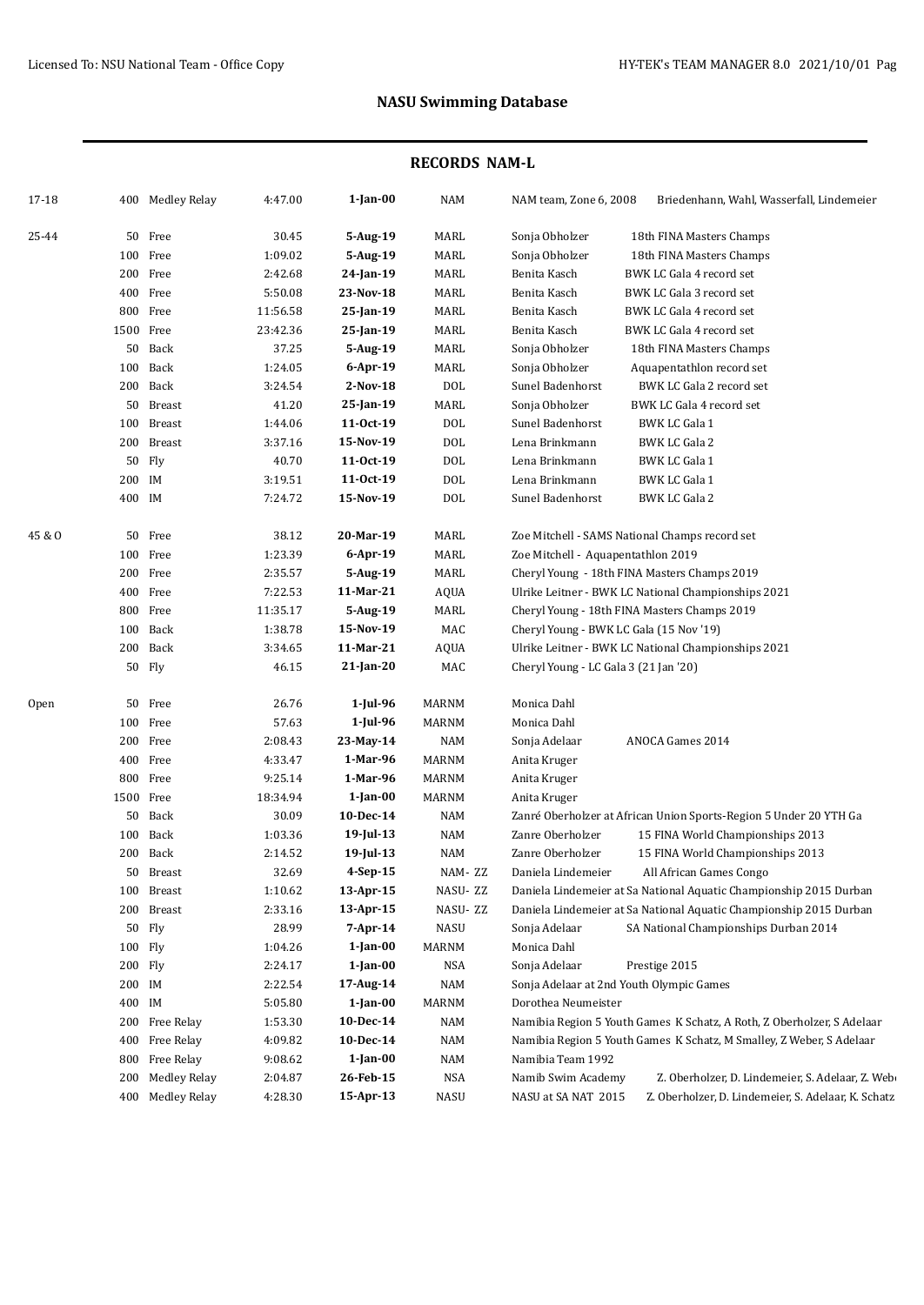### **RECORDS NAM-L**

### **LC Meters-Men**

| 8 & U     |        | 50 Free             | 36.18    | 30-Nov-02      | <b>NOONM</b> | Hardus Louw                                                               |
|-----------|--------|---------------------|----------|----------------|--------------|---------------------------------------------------------------------------|
|           | 50     | Back                | 41.79    | 11-0ct-19      | <b>DOL</b>   | Ryan Steyn<br>BWK LC Gala 1                                               |
|           | 50     | <b>Breast</b>       | 47.88    | $1$ -Jan-00    | SPANM        | Francois Saayman                                                          |
|           | 50     | Fly                 | 39.85    | 3-Nov-17       | AQUA         | Eliphas Nakaleke at BWK LC Gala 2 (Windhoek) 3 - 4 Nov 2017               |
|           | 200 IM |                     | 3:21.33  | 31-Jan-20      | <b>DOL</b>   | Andre Badenhorst<br><b>BWK LC Gala 3</b>                                  |
|           | 200    | Free Relay          | 2:53.34  | $1$ -Jan- $00$ | <b>TIGNM</b> | Windhoek Tigers '86                                                       |
|           | 150    | <b>Medley Relay</b> | 2:35.75  | $1$ -Jan- $00$ | SWANM        | Swakop '84                                                                |
|           |        | 200 Medley Relay    | 3:08.92  | $1$ -Jan- $00$ | TIGNM        | Windhoek Tigers '86                                                       |
|           |        |                     |          |                |              |                                                                           |
| $9 - 10$  |        | 50 Free             | 30.70    | 5-Dec-19       | <b>ORA</b>   | Nathan Bock<br><b>NCASA Champs</b>                                        |
|           |        | 100 Free            | 1:10.38  | 5-Dec-19       | <b>ORA</b>   | Nathan Bock<br><b>NCASA Champs</b>                                        |
|           |        | 50 Back             | 37.22    | 27-Feb-20      | <b>ORA</b>   | Nathan Bock<br><b>BWK LC Nationals</b>                                    |
|           |        | 100 Back            | 1:19.14  | 6-Dec-17       | <b>DOL</b>   | Oliver B. Durand at NTS Championships 2017                                |
|           |        | 50 Breast           | 40.74    | 3-Apr-18       | NASU         | Oliver B. Durand at SA Level 3 Regional Age Group Champs 2018-CT          |
|           |        | 100 Breast          | 1:27.24  | 3-Apr-18       | NASU         | Oliver B. Durand at SA Level 3 Regional Age Group Champs 2018-CT          |
|           |        | 50 Fly              | 32.87    | 27-Feb-20      | <b>ORA</b>   | Nathan Bock<br><b>BWK LC Nationals</b>                                    |
|           |        | 100 Fly             | 1:20.86  | 5-Dec-19       | <b>ORA</b>   | Nathan Bock<br><b>NCASA Champs</b>                                        |
|           | 200 IM |                     | 2:47.68  | $3-Apr-18$     | NASU         | Oliver B. Durand at SA Level 3 Regional Age Group Champs 2018-CT          |
|           |        | 200 Free Relay      | 2:21.10  | 25-Feb-16      | <b>DOL</b>   | Dolphins A J Canjulo<br>0 Ohm, N Esslinger, E von Alvensleben             |
|           |        | 200 Medley Relay    | 2:38.82  | $1$ -Jan- $00$ | <b>NAM</b>   | SWA Team '88                                                              |
| 10 & U    |        | 400 Free Relay      | 5:18.10  | 15-Nov-19      | <b>DOL</b>   | Dolphins Record Set LC gala 2 E.Jansen, A.Badenhorst, J.Langford, L.Ellis |
| 11-12     |        | 50 Free             | 27.37    | 17-Mar-17      | <b>NASU</b>  | Mikah K. Burger at SA National JNR Age Group Champs 2017-KZN              |
|           |        | 100 Free            | 59.23    | 17-Mar-17      | NASU         | Mikah K. Burger at SA National JNR Age Group Champs 2017-KZN              |
|           |        | 50 Back             | 32.35    | 21-Mar-18      | <b>NASU</b>  | Jose N. Canjulo at SA National JNR Age Group Champs 2018-KZN              |
|           |        | 100 Back            | 1:10.35  | 21-Mar-18      | <b>NASU</b>  | Jose N. Canjulo at SA National JNR Age Group Champs 2018-KZN              |
|           |        | 50 Breast           | 33.96    | 28-Mar-17      | <b>NAM</b>   | Mikah Burger at African Junior Swimming Championship                      |
|           |        | 100 Breast          | 1:15.74  | 7-Dec-16       | $\text{DOL}$ | Mikah Burger<br>NTS Championships 2016                                    |
|           |        | 50 Fly              | 29.61    | 17-Mar-17      | <b>NASU</b>  | Mikah K. Burger at SA National JNR Age Group Champs 2017-KZN              |
|           |        | 100 Fly             | 1:04.22  | 17-Mar-17      | <b>NASU</b>  | Mikah K. Burger at SA National JNR Age Group Champs 2017-KZN              |
|           | 200 IM |                     | 2:26.33  | 17-Mar-17      | <b>NASU</b>  | Mikah K. Burger at SA National JNR Age Group Champs 2017-KZN              |
|           | 200    | Free Relay          | 2:03.92  | 22-Feb-18      | $\text{DOL}$ | Q. Ellis, N. Esslinger, O. Ohm, J. Canjulo<br>Dolphins                    |
|           | 400    | Free Relay          | 4:49.01  | 15-Nov-19      | $\text{DOL}$ | Dolphins Rec Set<br>R Engelhard, L Kinnaird, H Grant, O Durand            |
|           | 200    | Medley Relay        | 2:23.24  | 22-Feb-18      | <b>DOL</b>   | Dolphins Swimming Club<br>Q Ellis, J Canjulo, D Lasso Drews, O Ohm        |
|           |        | 400 Medley Relay    | 5:31.87  | 27-Nov-20      | <b>DOL</b>   | Dolphins LC Gala 3<br>J.Langford, F.Steyn, M.Bauernschmitt, L.Kinnaird    |
| 12 & U    |        | 200 Free            | 2:11.42  | 17-Mar-17      | NASU         | Mikah K. Burger at SA National JNR Age Group Champs 2017-KZN              |
|           |        | 400 Free            | 4:39.03  | 21-Mar-18      | NASU         | Jose N. Canjulo at SA National JNR Age Group Champs 2018-KZN              |
|           |        | 800 Free            | 10:29.53 | 28-Nov-14      | DOL          | Corne le Roux Bank Windhoek LC 3 2014                                     |
|           |        | 1500 Free           | 19:52.37 | $2-Nov-18$     | $\rm DOL$    | Nico Esslinger<br>BWK LC Gala 2                                           |
|           |        | 200 Back            | 2:32.05  | 20-Feb-20      | NAM          | Oliver Durand<br>CANA Zone IV                                             |
|           |        | 200 Breast          | 2:48.03  | 20-Feb-20      | NAM          | Oliver Durand<br><b>CANA Zone IV</b>                                      |
|           |        | 200 Fly             | 2:31.62  | 16-Feb-17      | <b>NAM</b>   | Mikah K. Burger at 2016 Cana Zone IV Swimming Champs-Zimbabwe             |
|           | 400 IM |                     | 5:28.94  | $7 - Dec - 16$ | <b>DOL</b>   | Mikah Burger<br>NTS Championships 2016                                    |
| $13 - 14$ |        | 50 Free             | 25.56    | 11-Sep-19      | NAM          | Jose Canjulo<br>13th Junior African Champs                                |
|           |        | 100 Free            | 55.62    | 11-Sep-19      | NAM          | Jose Canjulo<br>13th Junior African Champs                                |
|           |        | 200 Free            | 2:00.58  | 11-Sep-19      | NAM          | Jose Canjulo<br>13th Junior African Champs                                |
|           |        | 400 Free            | 4:14.45  | 11-Sep-19      | NAM          | Jose Canjulo<br>13th Junior African Champs                                |
|           |        | 800 Free            | 9:18.10  | 1-Mar-07       | NSANM        | Tristan McDonald                                                          |
|           |        | 1500 Free           | 18:16.79 | 29-Mar-04      | <b>DOLNM</b> | Stefan van Zijl                                                           |
|           |        | 50 Back             | 28.67    | 11-Sep-19      | NAM          | Jose Canjulo<br>13th Junior African Champs                                |
|           |        | 100 Back            | 1:00.99  | 4-Dec-19       | MAC          | Jose Canjulo<br>NTS Champs                                                |
|           |        |                     |          |                |              |                                                                           |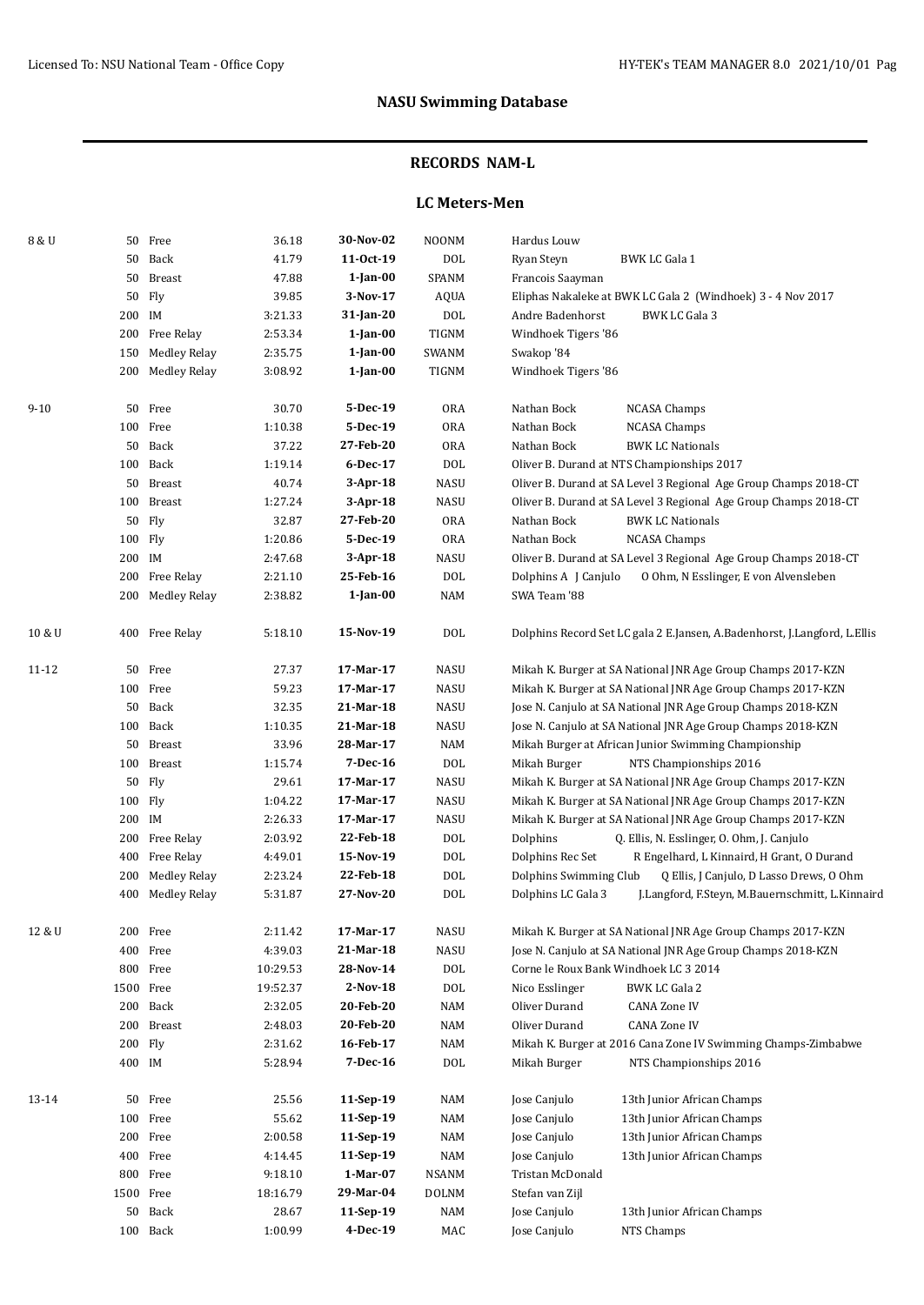| 13-14 |         | 200 Back               | 2:14.74  | 19-Mar-19      | NASU           | Jose Canjulo<br>SA Junior Championships                            |
|-------|---------|------------------------|----------|----------------|----------------|--------------------------------------------------------------------|
|       | 50      | <b>Breast</b>          | 30.91    | 15-Nov-19      | MAC            | Jose Canjulo<br>BWK LC Gala 2                                      |
|       | 100     | <b>Breast</b>          | 1:09.50  | $1$ -Jan- $00$ | TIGNM          | Ricardo Eerenstein                                                 |
|       | 200     | <b>Breast</b>          | 2:29.31  | $1$ -Jan- $00$ | TIGNM          | Ricardo Eerenstein                                                 |
|       | 50      | Fly                    | 26.92    | 27-Feb-20      | MAC            | Jose Canjulo<br><b>BWK LC Nationals</b>                            |
|       | 100 Fly |                        | 59.40    | 4-Dec-19       | MAC            | Jose Canjulo<br>NTS Champs                                         |
|       | 200 Fly |                        | 2:13.32  | 17-Mar-17      | NASU           | Corné Le Roux at SA National JNR Age Group Champs 2017-KZN         |
|       | 200 IM  |                        | 2:13.82  | 11-Sep-19      | NAM            | Jose Canjulo<br>13th Junior African Champs                         |
|       | 400 IM  |                        | 4:54.35  | 20-Mar-19      | <b>NASU</b>    | Jose Canjulo<br>SA Junior Championships                            |
|       | 200     | Free Relay             | 1:49.55  | 21-Feb-19      | <b>NSA</b>     | <b>NSA</b><br>Canjulo, Magongo, De Jager, Burger                   |
|       | 400     | Free Relay             | 4:09.42  | 26-Apr-12      | NAMIB          | NAMIB Rec Set A Skinner, P Seidler, S Rapp, L Lamprecht            |
|       | 200     | Medley Relay           | 2:01.23  | 21-Feb-19      | <b>NSA</b>     | <b>NSA</b><br>Burger, Canjulo, De Jager, Magongo                   |
| 15-16 | 50      | Free                   | 24.58    | 1-Dec-17       | NSA            | Ronan Z. Wantenaar at WP SUMMER CHAMPS                             |
|       | 100     | Free                   | 53.69    | 12-Mar-15      | NASU-ZZ        | Alexander Skinner at SA Level 3 National Age Group Champs 2015-PE  |
|       |         | 200 Free               | 2:00.26  | 12-Mar-15      | NASU-ZZ        | Alexander Skinner at SA Level 3 National Age Group Champs 2015-PE  |
|       |         | 400 Free               | 4:16.09  | 13-Mar-14      | NASU-ZZ        | SA Level 3 National Age Group Champs 2014<br>Nicolai Flemming      |
|       |         | 800 Free               | 9:11.22  | 14-Apr-21      | <b>NSFED</b>   | Oliver Ohm at SANJ Champs 2021 in Stellenbosch                     |
|       |         | 1500 Free              | 17:16.50 | 4-Mar-08       | NAMIB-ZZ       | Tristan McDonald<br>RSA Level 3                                    |
|       |         | 50 Back                | 27.57    | 1-Dec-17       | <b>NSA</b>     | Ronan Z. Wantenaar at WP SUMMER CHAMPS                             |
|       |         | 100 Back               | 58.91    | 23-Jul-17      | NAM            | Ronan Z. Wantenaar at 17th FINA World Championships 2017           |
|       |         | 200 Back               | 2:05.80  | 17-Aug-14      | NAM            | Lushano P. Lamprecht at 2nd Youth Olympic Games                    |
|       |         | 50 Breast              | 30.27    | 23-Jul-17      | NAM            | Ronan Z. Wantenaar at 17th FINA World Championships 2017           |
|       | 100     | <b>Breast</b>          | 1:06.54  | 1-Dec-17       | <b>NSA</b>     | Ronan Z. Wantenaar at WP SUMMER CHAMPS                             |
|       | 200     | Breast                 | 2:29.94  | $1-Sep-98$     | MARNM          | Derrick Langford                                                   |
|       |         | 50 Fly                 | 26.27    | 11-Dec-20      | AQUA           | Jose Canjulo<br>NTS Championships 2020                             |
|       | 100 Fly |                        | 58.21    | 21-Feb-21      | <b>NSFED</b>   | Grand Prix - Stellenbosch 2021<br>Mikah Burger                     |
|       | 200 Fly |                        | 2:11.69  | 23-Apr-18      | <b>NASU</b>    | Corné Le Roux at Sa National Aquatic Championship 2018-PE          |
|       | 200 IM  |                        | 2:13.00  | 1-Dec-17       | <b>NSA</b>     | Ronan Z. Wantenaar at WP SUMMER CHAMPS                             |
|       | 400 IM  |                        | 4:55.26  | 20-Mar-00      | NASU           | Martin Oosthuizen<br>SA Junior Championships                       |
|       |         | 200 Free Relay         | 1:49.89  | $1$ -Jan- $00$ | NAM            | NASU Team 1993                                                     |
|       |         | 400 Free Relay         | 4:05.08  | $1$ -Jan- $00$ | NAM            | NASU Team 1993                                                     |
|       | 800     | Free Relay             | 9:11.99  | $1$ -Jan- $00$ | NAM            | Nam Team Afr Jun 98                                                |
|       | 200     | <b>Medley Relay</b>    | 2:02.08  | $1$ -Jan- $00$ | <b>MARNM</b>   | Marlins 1985                                                       |
|       |         | 400 Medley Relay       | 4:25.31  | 27-Nov-20      | <b>AQUA</b>    | AQUA LC Gala 3<br>B. Magongo, J. Canjulo, C. de Jager, N.Nell      |
| 17-18 |         | 50 Free                | 23.58    | 22-Oct-16      | <b>NASU</b>    | Alexander Skinner<br>African Swimming Champs                       |
|       |         | 100 Free               | 51.54    | 17-Oct-16      | DOL            | Alexander Skinner<br>African Swimming Champs                       |
|       |         | 200 Free               | 1:54.92  | 18-Mar-16      | NASU           | Alexander Skinner<br>Level 3 Championships                         |
|       |         | 400 Free               | 4:09.35  | 10-Apr-16      | NAMIB          | Philip Seidler<br>SA Nationals 2016                                |
|       |         | 800 Free               | 8:32.76  | 10-Apr-16      | NAMIB          | Philip Seidler<br>SA Nationals 2016                                |
|       |         | 1500 Free              | 16:28.58 | 10-Apr-16      | NAMIB          | Philip Seidler<br>SA Nationals 2016                                |
|       |         | 50 Back                | 26.99    | 20-Aug-19      | <b>NAM</b>     | Ronan Wantenaar<br>7th FINA Junior Wolrd Champs                    |
|       |         | 100 Back               | 57.75    | 20-Aug-19      | $\textsf{NAM}$ | Ronan Wantenaar<br>7th FINA Junior Wolrd Champs                    |
|       |         | 200 Back               | 2:05.26  | 26-Mar-15      | NAMIB          | Lushano P. Lamprecht at 58th Malaysia Open Swimming Champs         |
|       | 50      | Breast                 | 29.35    | 20-Aug-19      | <b>NAM</b>     | Ronan Z. Wantenaar<br>7th FINA Junior Wolrd Champs                 |
|       | 100     | $\operatorname{Breat}$ | 1:03.75  | 20-Aug-19      | NAM            | Ronan Z. Wantenaar<br>7th FINA Junior World Champs                 |
|       | 200     | Breast                 | 2:21.85  | 20-Mar-19      | NASU           | Ronan Z. Wantenaar<br>SA Junior Championships                      |
|       | 50      | Fly                    | 25.98    | 25-Aug-15      | NAM            | Lushano Lamprecht<br>5th FINA Junior Wordl Championships           |
|       | 100 Fly |                        | 56.74    | 4-May-04       | MARNM          | Günther Streit                                                     |
|       | 200 Fly |                        | 2:08.88  | 4-May-04       | MARNM          | Günther Streit                                                     |
|       | 200 IM  |                        | 2:07.47  | 20-Aug-19      | NAM            | Ronan Z. Wantenaar<br>7th FINA Junior World Champs                 |
|       | 400 IM  |                        | 4:40.18  | 26-Mar-15      | NAMIB          | Lushano P. Lamprecht at 58th Malaysia Open Swimming Champs         |
|       | 200     | Free Relay             | 1:40.21  | 28-Apr-12      | NAMIB          | C Lamprecht, M Winkler<br>F Hentzen, JP Engelbrecht                |
|       | 400     | Free Relay             | 3:44.18  | 26-Apr-12      | NAMIB          | F Hentzen, C Lamprecht<br>M Winkler, JP Engelbrecht                |
|       | 800     | Free Relay             | 8:05.60  | 25-Aug-15      | NAM            | NAM FINA Junior World Champs Flemming, Seidler, Lamprecht, SKinner |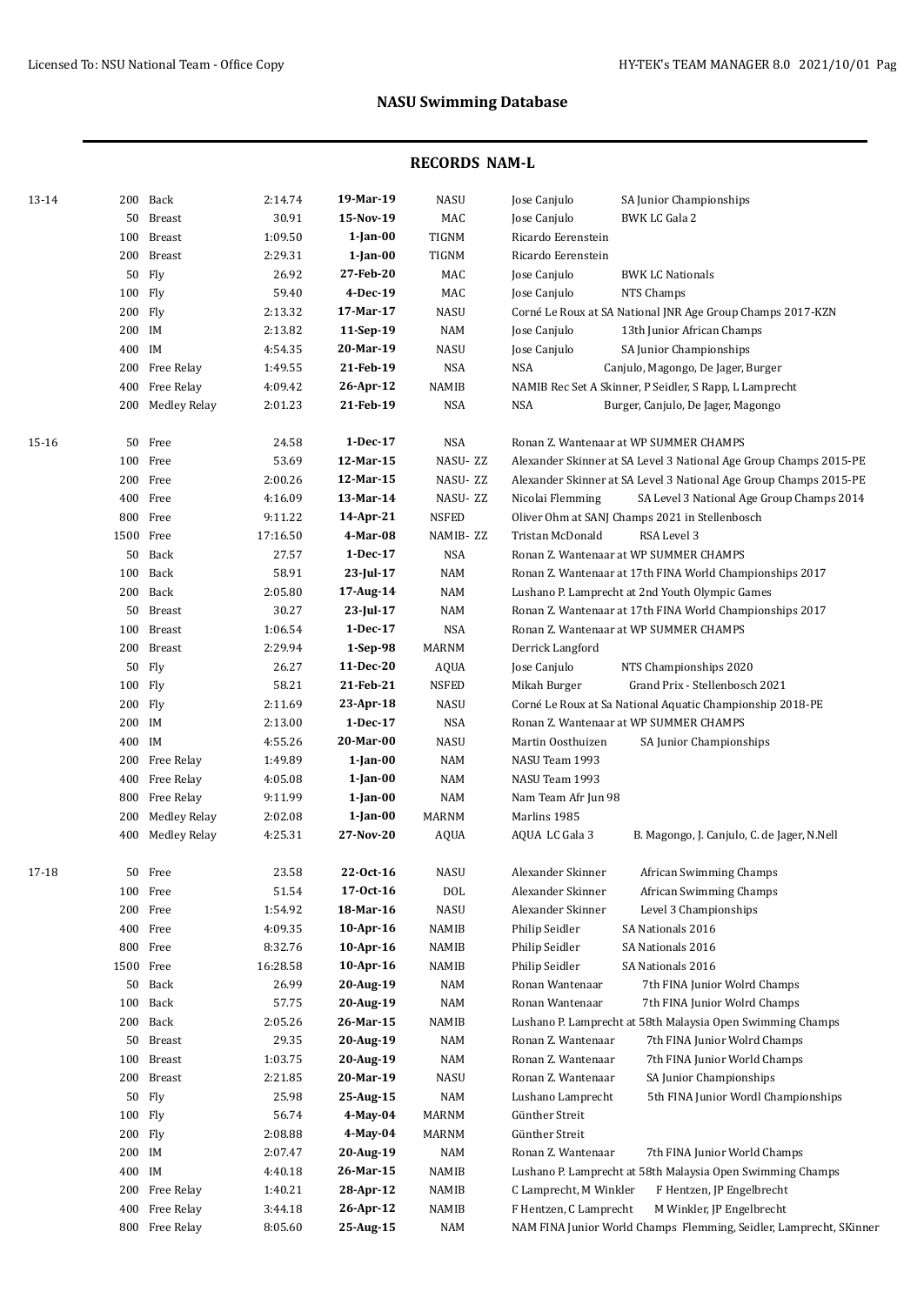| 17-18  |           | 200 Medley Relay | 1:54.46  | 25-Apr-12    | NAMIB        | C Lamprecht, M Winkler<br>F Hentzen, JP Engelbrecht                                |
|--------|-----------|------------------|----------|--------------|--------------|------------------------------------------------------------------------------------|
|        |           | 400 Medley Relay | 4:16.89  | 8-Dec-08     | NAM          | NAM Team, Zone 6, 2008<br>McDonald, Siedentopf, Briedenhann, Delie                 |
|        |           |                  |          |              |              |                                                                                    |
| 25-44  |           | 50 Free          | 27.25    | 5-Aug-19     | MARL         | Sven Obholzer<br>18th FINA Masters Champs                                          |
|        |           | 100 Free         | 1:01.78  | 5-Aug-19     | MARL         | Sven Obholzer<br>18th FINA Masters Champs                                          |
|        |           | 200 Free         | 2:30.97  | 27-Feb-20    | <b>SWA</b>   | Dentie Louw<br><b>BWK LC Nationals</b>                                             |
|        |           | 400 Free         | 5:36.00  | 11-Mar-21    | SWA          | Dentie Louw<br><b>BKW LC Nationals 2021</b>                                        |
|        |           | 800 Free         | 12:03.94 | $31$ -Jan-20 | $\text{DOL}$ | LC Gala 3<br>Jan Louis Mostert                                                     |
|        | 1500 Free |                  | 23:01.63 | 27-Feb-20    | <b>DOL</b>   | <b>BWK LC NAtionals</b><br>Jan Louis Mostert                                       |
|        |           | 50 Back          | 34.63    | 20-Feb-20    | NAM          | Dentie Louw<br><b>CANA Zone IV</b>                                                 |
|        |           | 100 Back         | 1:18.12  | 20-Feb-20    | NAM          | Dentie Louw<br><b>CANA Zone IV</b>                                                 |
|        |           | 50 Breast        | 36.78    | 16-Feb-19    | NAM          | Jurie Badenhorst<br>CANA Zone IV record set                                        |
|        |           | 100 Breast       | 1:22.21  | 2-Nov-18     | <b>DOL</b>   | Jurie Badenhorst<br>BWK LC Gala 2 record set                                       |
|        |           | 200 Breast       | 3:03.00  | 26-Jan-19    | DOL          | Jurie Badenhorst<br>BWK LC Gala 4 record set                                       |
|        |           | 50 Fly           | 31.05    | 11-Mar-21    | <b>SWA</b>   | Dentie Louw<br><b>BWK LC Nationals 2021</b>                                        |
|        | 100 Fly   |                  | 1:19.00  | 16-Feb-19    | NAM          | Jurie Badenhorst<br>CANA Zone IV record set                                        |
|        | 200 Flv   |                  | 3:14.18  | 31-Jan-10    | DOL          | Jan Louis Mostert<br>LC Gala 3                                                     |
|        | 200 IM    |                  | 2:47.87  | 25-Jan-19    | DOL          | Jurie Badenhorst<br>BWK LC Gala 4 Record Set                                       |
|        | 400 IM    |                  | 6:32.54  | 31-Jan-10    | <b>DOL</b>   | Jan Louis Mostert<br>LC Gala 3                                                     |
| 45 & O |           | 50 Free          | 29.61    | 5-Aug-19     | MARL         | Francois van der Westhuizen 18th FINA Masters Champs                               |
|        |           | 100 Free         | 1:06.36  | 5-Aug-19     | MARL         | Francois van der Westhuizen 18th FINA Masters Champs                               |
|        |           | 200 Free         | 2:35.29  | 5-Aug-19     | MARL         | Francois van der Westhuizen 18th FINA Masters Champs                               |
|        |           | 400 Free         | 5:44.17  | 16-Feb-19    | <b>NAM</b>   | CANA Zone IV record set<br>Paddy Murphy                                            |
|        |           | 800 Free         | 11:18.79 | 20-Mar-19    | MARL         | Paddy Murphy<br>SAMS National Champs record set                                    |
|        | 1500 Free |                  | 23:04.20 | 25-Jan-19    | <b>NSA</b>   | Paddy Murphy<br>BWK LC Gala 4 record set                                           |
|        |           | 50 Back          | 38.62    | 23-Nov-18    | MARL         | Francois van der Westhuizen BWK LC Gala 3 record set                               |
|        |           | 100 Back         | 1:26.88  | 27-Feb-20    | MAC          | Johan Bekker - BKW Namibia National LC Champs '18                                  |
|        |           | 50 Breast        | 37.22    | 5-Aug-19     | MARL         | Francois van der Westhuizen 18th FINA Masters Champs                               |
|        |           | 100 Breast       | 1:25.18  | 5-Aug-19     | MARL         | Francois van der Westhuizen 18th FINA Masters Champs                               |
|        |           | 50 Fly           | 32.88    | 24-Nov-18    | MARL         | Gabor Salamon<br>BWK LC Gala 3                                                     |
|        | 100 Fly   |                  | 1:23.04  | 20-Mar-19    | MARL         | Gabor Salamon<br>SAMS Nationa Champs record set                                    |
|        | 200 IM    |                  | 3:17.12  | 23-Nov-18    | <b>NSA</b>   | Paddy Murphy<br>BWK LC Gala 3 record set                                           |
|        |           |                  |          |              |              |                                                                                    |
| Open   |           | 50 Free          | 23.04    | 12-Jul-19    | NAM          | Alexander Skinner<br>18th FINA World Championships 2019                            |
|        |           | 100 Free         | 50.44    | $12$ -Jul-19 | <b>NAM</b>   | Alexander Skinner<br>18th FINA World Championships 2019                            |
|        |           | 200 Free         | 1:52.41  | 12-Nov-20    | <b>DOL</b>   | Alexander Skinner<br>2020Toyota US Open Swimming Championships                     |
|        |           | 400 Free         | 4:04.84  | $3-Apr-17$   | NASU         | Phillip Seidler at Sa National Aquatic Championship 2017 Durban                    |
|        |           | 800 Free         | 8:25.48  | 3-Apr-17     | NASU         | Phillip Seidler at Sa National Aquatic Championship 2017 Durban                    |
|        | 1500 Free |                  | 16:07.86 | 23-Apr-18    | NASU         | Phillip Seidler at Sa National Aquatic Championship 2018-PE                        |
|        |           | 50 Back          | 26.99    | 20-Aug-19    | NAM          | Ronan Wantenaar<br>7th FINA Junior World Champs                                    |
|        |           | 100 Back         | 57.75    | 20-Aug-19    | NAM          | Ronan Z. Wantenaar<br>7th FINA Junior World Champs                                 |
|        |           | 200 Back         | 2:05.26  | 26-Mar-15    | NAMIB        | Lushano P. Lamprecht at 58th Malaysia Open Swimming Champs                         |
|        |           | 50 Breast        | 29.35    | 20-Aug-19    | NAM          | Ronan Z. Wantenaar<br>7th FINA Junior World Champs<br>7th FINA Junior World Champs |
|        |           | 100 Breast       | 1:03.75  | 20-Aug-19    | NAM          | Ronan Wantenaar                                                                    |
|        |           | 200 Breast       | 2:21.85  | 20-Mar-19    | NASU         | Ronan Z. Wantenaar<br>SA Junior Championships                                      |
|        |           | 50 Fly           | 25.88    | 27-Nov-20    | <b>AQUA</b>  | Ronan Wantenaar<br>BWK LC Gala 3                                                   |
|        | 100 Fly   |                  | 56.74    | 4-May-04     | <b>MARNM</b> | Günther Streit                                                                     |
|        | 200 Fly   |                  | 2:08.88  | 4-May-04     | MARNM        | Günther Streit                                                                     |
|        | 200 IM    |                  | 2:07.47  | 20-Aug-19    | NAM          | Ronan Z. Wantenaar<br>7th FINA Junior World Champs                                 |
|        | 400 IM    |                  | 4:40.18  | 26-Mar-15    | NAMIB        | Lushano P. Lamprecht at 58th Malaysia Open Swimming Champs                         |
|        |           | 200 Free Relay   | 1:37.70  | 10-Dec-14    | NAM          | Namibia Region 5 Youth Games A Skinner, L Lamprecht, C Lamprecht, N Fle            |
|        |           | 400 Free Relay   | 3:41.30  | 10-Dec-14    | <b>NAM</b>   | Namibia Region 5 Youth Games C Lamprecht, L Lamprecht, A Skinner, N Fle            |
|        |           | 800 Free Relay   | 8:05.60  | 25-Aug-15    | NAM          | NAM FINA Junior World Champs Flemming, Seidler, Lamprecht, Skinner                 |
|        | 200       | Medley Relay     | 1:53.85  | 27-Feb-20    | MAC          | Marlins<br>C deJager, R Wantenaar, J Canjulo, E Nogueira                           |
|        |           | 400 Medley Relay | 4:12.53  | $1$ -Jan-00  | NAM          | Namibia AllAfrica 95                                                               |